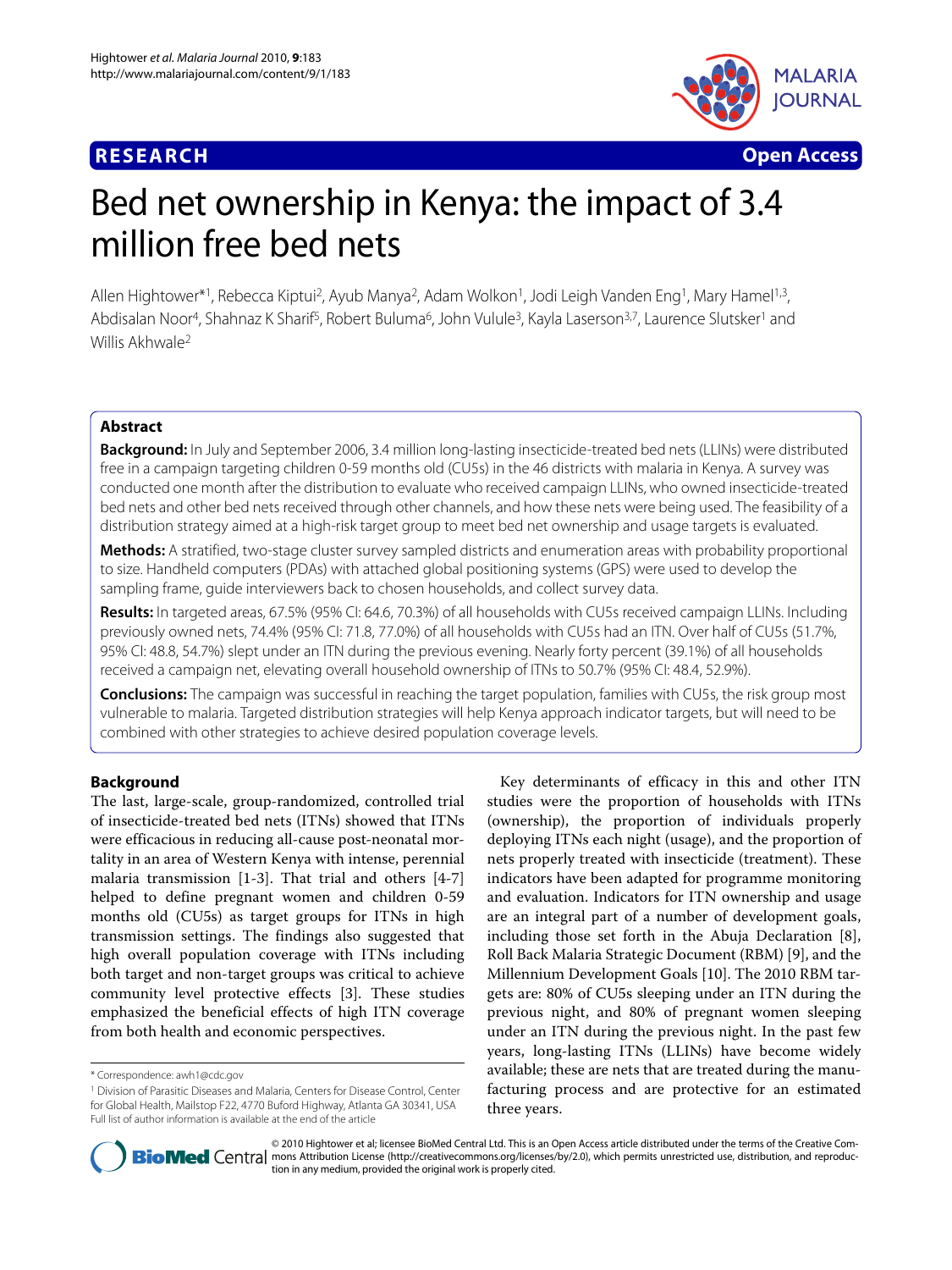One method to rapidly achieve high coverage is a largescale integrated campaign, where ITN distribution is linked to other child health interventions, such as immunizations or Vitamin A supplementation [[11,](#page-9-7)[12\]](#page-9-8). One of the largest of these campaigns, involving 3.4 million LLINs, was conducted in Kenya in 2006. The outcomes of this campaign, retention of campaign LLINs, and estimates of the indicators to assess Kenya's progress towards goals for ITN coverage at the household level and highrisk populations are reported here. Additionally, the survey provided a measure of the progress of ongoing and substantial efforts to distribute subsidized, socially marketed bed nets over the past four years in Kenya. The survey collected data using a novel approach that has been tested in other countries as being both statistically valid and rapid [[13](#page-9-9)[-16](#page-9-10)].

# **Methods**

#### **The campaign to distribute LLINs**

1.4 million LLINs were distributed from July 8 to 14, 2006, primarily in Nyanza and Western provinces, in association with a measles vaccination campaign. Western and Nyanza provinces were chosen to receive nets first because of a high burden of malaria-related morbidity and mortality. The remaining 2.0 million nets were distributed September 23 to 24, 2006 in malaria-affected districts in Rift Valley, Central, Eastern, and Coast Provinces. The target population to receive the nets was children under five years of age. Batches of LLINs were sent to numerous distribution centers (health facilities, schools, etc.) where caretakers would receive one net for each CU5 that accompanied them. At some centers, the children received other health interventions appropriate for the locale (measles vaccination, deworming medication, vitamin A, and iron tablets).

#### **Survey design**

There are 46 Districts in Kenya where malaria transmission occurs. Twenty of these Districts were randomly chosen with probability proportional to size within the following three malaria transmission zones that formed the sampling strata for the survey: areas of endemic malaria - 10 districts from Nyanza, Western, and Coast provinces (2006 estimated population: 11.9 million); epidemic malaria - five districts from the Rift Valley (2006 estimated population: 8.6 million); highland/seasonal malaria - five districts from Eastern and Central Provinces (2006 estimated population: 9.2 million). The region containing Nyanza, Western, and Coast Provinces had higher sampling fractions because they contained all but one of the endemic districts in the country and are where the majority of malaria-related morbidity and mortality occurs.

Within each district, five enumeration areas were selected with probability proportional to size. A sample of 21 households was selected for each enumeration area, giving a target sample of 2,100 households. The sampling frame within each cluster was developed through the use of global positioning system (GPS) linked with hand-held computers (PDAs) to allow rapid preliminary mapping of enumeration areas, thereby allowing selection of a simple random sample of houses [[13\]](#page-9-9). Sufficient numbers of districts and enumeration areas were sampled in the Nyanza and Rift Valley provinces and the other two regions to produce statistically reliable estimates and confidence intervals.

# **Data collection**

The survey was conducted from October 17 to November 1, 2006 (Figure [1\)](#page-1-0). Questions and methodology were similar to the 2003 Kenya Demographic and Health Survey (KDHS) to facilitate comparisons [[17](#page-9-11)]. The survey instrument asked questions about the household, the bed nets owned by the household (if any), whether a CU5 or a woman of reproductive age had slept under each specific net during the previous evening, malaria knowledge and awareness of public media messages related to the campaign, and socio-economic questions concerning characteristics of the household. Surveyors noted whether they had actually observed the nets and if so, if they were hanging. Although pregnant women were not specifically targeted by the campaign, they were included in the survey to measure the effectiveness of the targeted campaign for CU5s in reaching them. Socioeconomic data used to construct a wealth index employing the same definitions used in the 2003 KDHS [[17\]](#page-9-11).

<span id="page-1-0"></span>

**Figure 1 Districts in the bed net distributions and clusters in the evaluation survey**.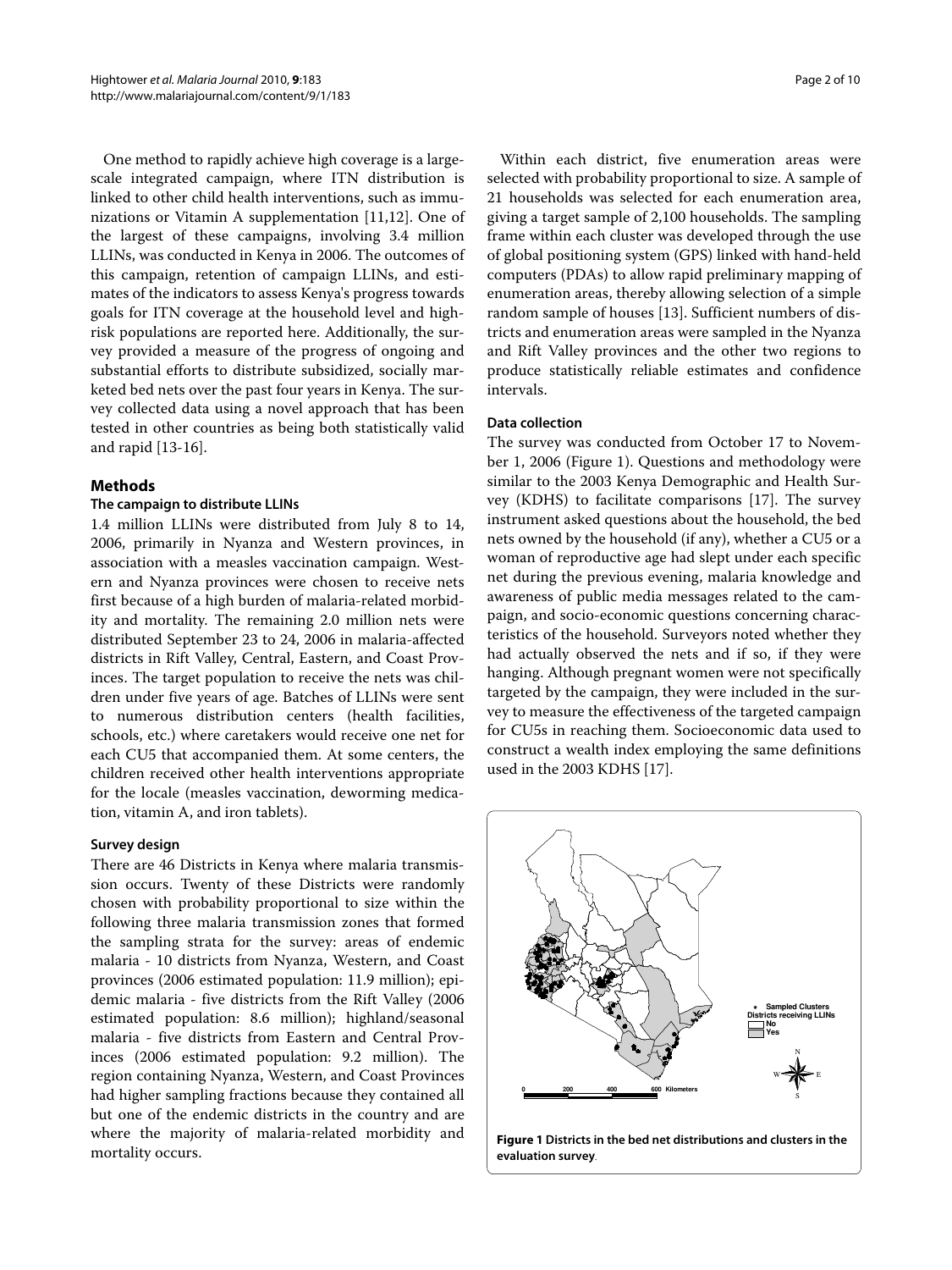PDAs with GPS were used for data collection. The questionnaire was constructed and programmed into the PDAs with appropriate skip patterns and data checks. After a one-week training period, 11 teams of four persons each collected the data in the field over a two week period. Upon survey completion, PDAs were returned to Nairobi, where data were aggregated into a desktop database.

The survey was conducted at the end of the dry season and the early stage of the short rainy season which is not the peak time of malaria transmission. As a result it was not expected to provide the maximum measure of net usage. The objective of this survey was to assess ownership and retention of bed nets distributed during the campaign and to assess bed net ownership in general.

#### **Definitions**

A household was defined as everyone who shared a meal at a common gathering place, using the 2003 Kenya DHS definition [\[17\]](#page-9-11). An ITN was defined as any bed net that had been treated with insecticide in the last six months. LLINs were counted as ITNs. At the time of the survey, there were only three types of LLINs available in Kenya: SupaNet ExtraPower (socially marketed by Population Services International), Permanets (available commercially and via the campaign), and Olyset nets (available commercially and via the campaign). Pre-campaign bed net ownership levels were based on ownership of noncampaign bed nets. Changes in ownership of these nets between the campaign and the survey were assumed to be negligible. Post-campaign bed net ownership included all types of bed nets. Permanet and Olyset campaign nets had distinctive labeling and packaging. To aid identification, the PDAs used for survey data collection had pictures of each net, and its packaging and labeling, integrated into the computerized questionnaire. Equity ratio was defined as the ratio of intervention coverage proportions in the poorest quintile to the coverage in the wealthiest quintile.

#### **Statistical methods**

Consistent with the sampling design, the SAS survey procedures (SAS v9.1.3, SurveyFreq, SurveyLogistic, and SurveyMeans) were used to produce estimates and standard errors using the sampling weights that accounted for the sampling design and the different sampling fractions for each transmission zone. Estimates are precise (halfwidth of 95% confidence interval) to 2.5% on a national basis (i.e., for all areas with malaria in Kenya), 2.5-4.0% on a regional basis (the three sampling strata based on provinces grouped by the nature of their malaria endemicity), 5% for each wealth quintile, and 6% for CU5. The survey was not designed for making precise statements on bed net ownership or usage for pregnant women. However,

precision for women of reproductive age was 5% on a national basis.

Comparisons of indicators before and after the campaign were done by computing the difference in the indicators and computing 95% confidence intervals that accounted for the survey design. The Rao Scott Chi square statistic was used for p-values. Projected numbers of various types of bed nets (ITNs, campaign nets) were computed by multiplying the number of a particular type of bed net in the survey household by its sampling weight and summing this product over all households.

#### **Ethical considerations**

The protocol was approved by the Kenya Medical Research Institute Institutional Review Board and the Centers for Disease Control and Prevention. Informed written consent was obtained from each respondent.

# **Results**

#### **Respondents**

From October 17 through November 1, 2006, members of 2,059 households were interviewed out of 2,100 targeted. Of the 100 enumeration areas, 85% were classified as rural and 15% as urban, mirroring the characteristics of the 46 campaign districts. On a weighted basis, households with CU5s represented 51.7% of all households in the survey population. Among sampled households, 78.0% had a woman of reproductive age; of these, 37.1% did not have a CU5 (95% CI: 34.7, 39.6%). An estimated 8.3% of the women in the population reported themselves to be pregnant.

#### **Before vs. after campaign comparisons for key indicators**

The survey estimated that 3.63 million LLINs were distributed (95% CI: 3.39, 3.87 million), of which 3.38 million were distributed to CU5s (93.9%) (Table 1). The campaign increased the number of bed nets owned by 50%, from 7.2 to 10.9 million. Households owning only campaign nets were 13.8% of all households, which was over one-third of all households receiving campaign nets. Pre-campaign ITN household ownership could be estimated as 36.9% = 50.7 (post-campaign ITN/LLIN HH ownership) -13.8% (households that only owned campaign nets in the survey), and similarly pre-campaign household ownership of any bed net could be estimated at 53.1% (66.9-13.8%). Prior to the campaign, socially marketed nets represented 68.7% of all nets owned. This represents approximately 5.0 million nets (7.24 million\* 0.687). After the campaign, they represented 46.0% of all nets owned. Figure [2](#page-3-0) presents the distribution of bed net brand ownership before and after the campaign.

The campaign increased ITN ownership for HH with CU5s by 28.7% (from 46.7% to 74.4%, p < .0001). It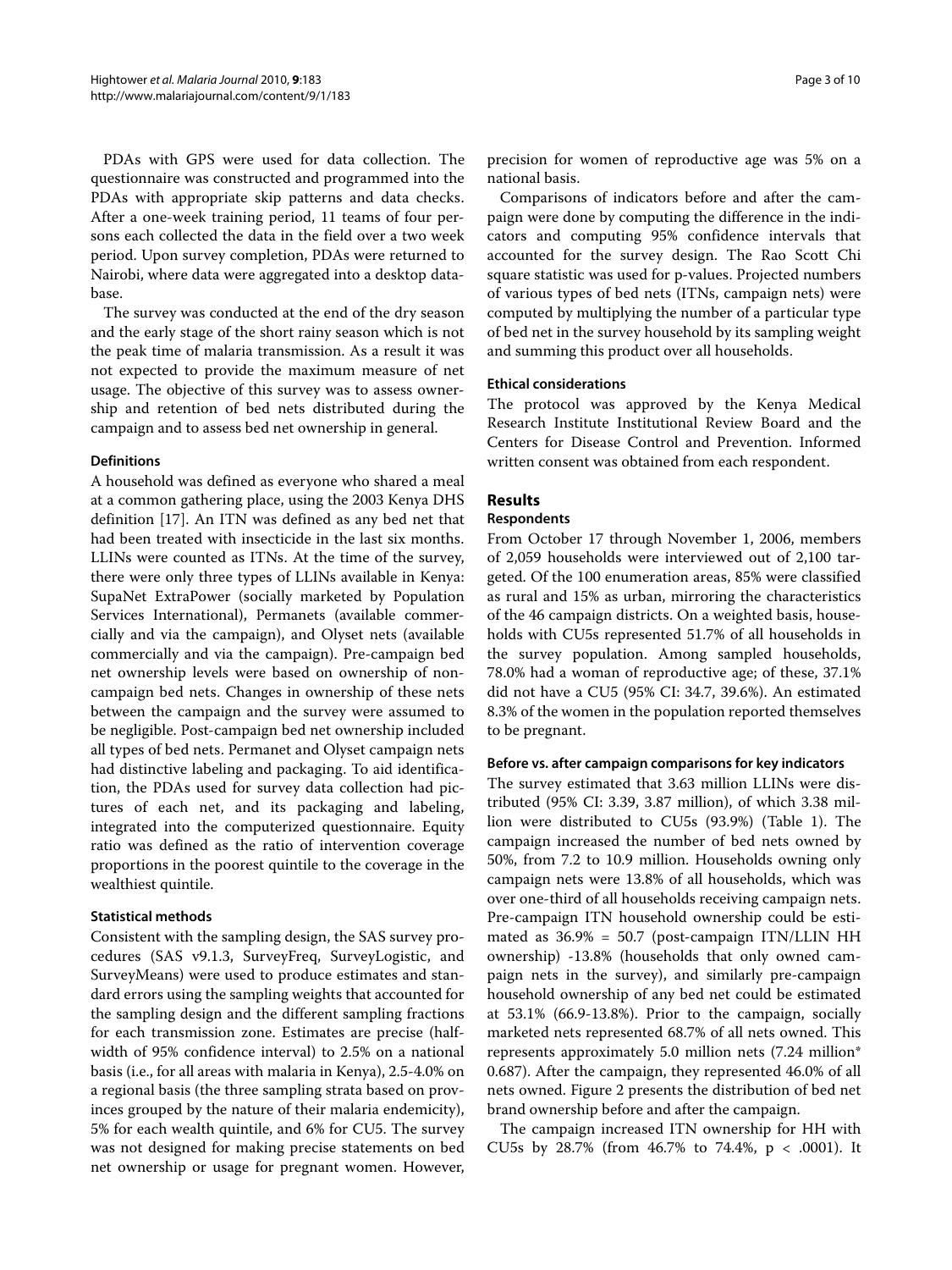# **Table 1: Key indicators, before and after the campaign \***

|                                                        | Before campaign, (95% Confidence<br>Interval) | After campaign, (95% Confidence<br>Interval) |
|--------------------------------------------------------|-----------------------------------------------|----------------------------------------------|
| Total Number of Campaign Bed nets<br>Distributed       | none                                          | 3.63 million, (3.39, 3.87 million)           |
| Total Bed nets Owned                                   | 7.24 million, (7.14, 7.34 million)            | 10.87 million, (10.53, 11.21 million)        |
| Percent of All Bed nets that were Socially<br>Marketed | 68.7%, (66.0, 71.3)                           | 45.7%, (43.5, 47.9)                          |
| HH with CU5 and ITN/LLIN                               | 46.7%, (44.0, 49.4)                           | 74.4%, (71.8, 77.0)                          |

Number of ITNs (including LLINs) in survey = 2091, found in 1080 HH.

Number of HHs in survey = 2059

increased ITN ownership for HH with women of reproductive age by 18.6% (from 40.3% to 58.9%).

Prior to the campaign, the percent of all nets in households with CU5s that were ITN increased with the wealth quintile. However, even in the wealthiest quintile, less than a third of the homes owned ITNs. After the campaign, the relationship between ITN ownership and wealth disappeared. The smallest increase in ITN ownership was in the wealthiest quintile, 25.5%,. The other wealth quintiles had increases of nearly 40% or more. The

<span id="page-3-0"></span>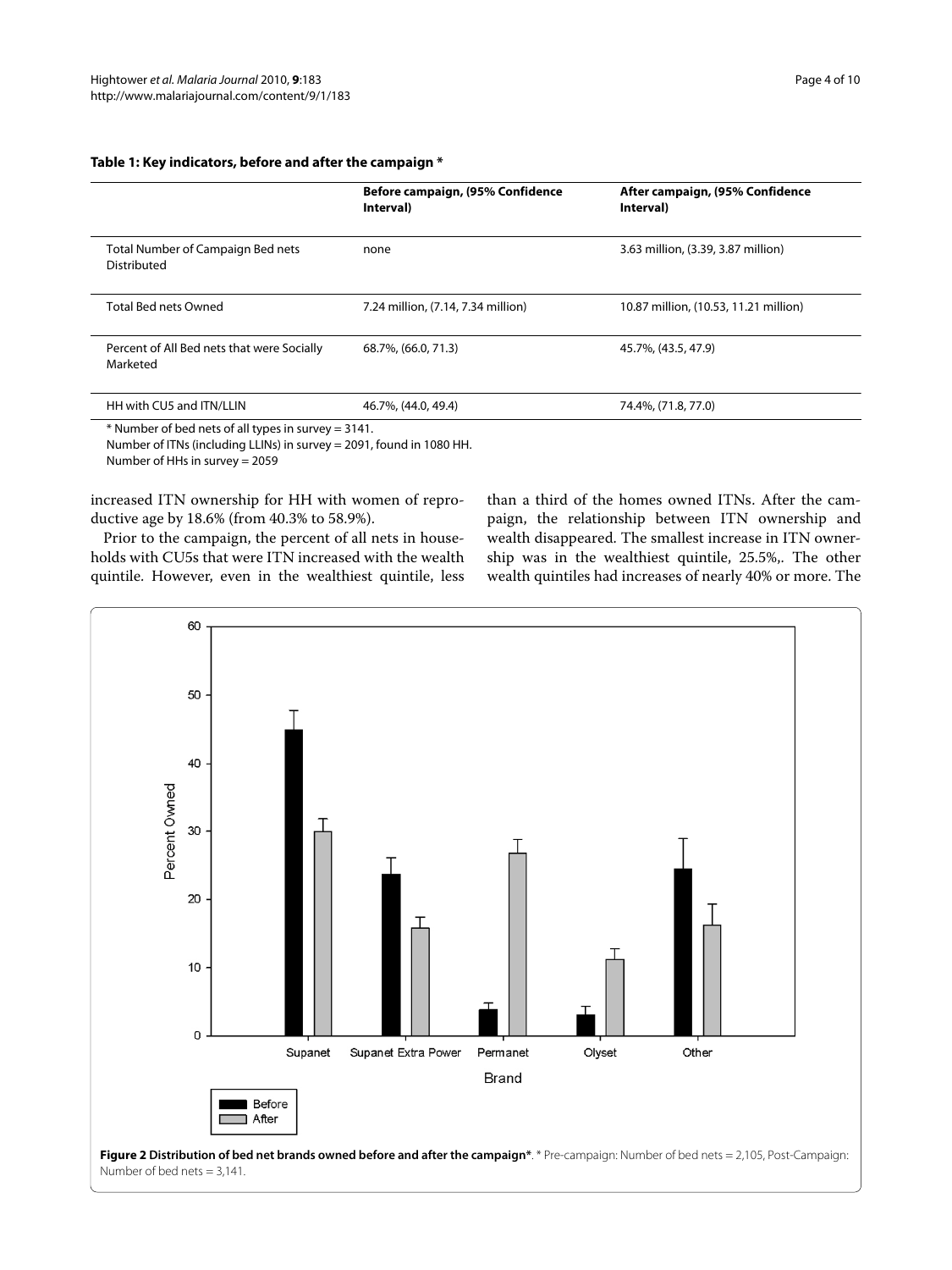increases in all wealth quintiles were statistically significant ( $p < .001$  for all quintiles, Table 2).

#### **Equity ratios**

The equity ratio for all households receiving campaign bed nets was 1.59 (95% CI: 1.29, 1.89). This means that the poorest households were 59% more likely to receive campaign bed nets than the wealthiest households. The equity ratio for CU5s, women of reproductive age, and pregnant women sleeping under an ITN the previous night were all less than 0.8. This means that despite the campaign, the target populations in the wealthiest quintiles were all 20% or more likely to be sleeping under an ITN. Equity ratios with 95% confidence intervals are presented in Figure [3](#page-5-0).

#### **Bed nets**

There were 3141 bed nets in the 2059 households in the survey. Over half of households surveyed  $(n = 1080)$ owned ITNs. One third of all nets were campaign nets. During the survey, 70% of all nets were seen by the interviewers. Summary data with 95% confidence intervals are presented in Table 3.

Among all bed nets, 66.2% were either treated in the last six months (ie, were ITNs) or were LLINs. More than half (54.8%) of all nets were LLINs. Among all bed nets, 43.1% were obtained at no cost. Nearly two-thirds (67.1%) of all nets were hanging. About a third (30.6%) of all nets were obtained at health facilities (other than as a part of the campaign), and 24.8% were obtained from dukas (small stores), hawkers, kiosks, or textile shops. Almost ninety percent (88.4%) of nets were classified as being in good condition (no holes, tears). For the most popular brand of socially marketed bed net (a non-LLIN), 30.6% had been treated in the last six months.

# **Households**

About two-thirds (66.9%) of all households had at least one bed net of any kind. Over forty percent (41.9%) of households had more than one bed net. Over half (50.7%)

of households owned an ITN, and 39.1% of all households had received a campaign LLIN. ITNs were hanging in 41.9% of all households. In households owning ITNs, 82.6% had at least one ITN hanging. Households that owned only campaign nets were 13.8% of all households, which was over one-third of all households receiving campaign nets. Summary data with 95% confidence intervals are presented in Table 4.

Households that had neither a CU5 nor a woman of reproductive age comprised 19.2% of all households. In this group, bed net ownership was 16.2% for any ITN, and 33% for any type of bed net. Urban households were more likely than their rural counterparts to have nets of any type. (ITNs: Odds Ratio: 1.37, 95% CI: 1.06, 1.77; Any Net: Odds Ratio: 2.35, 95% CI: 1.70, 2.35). Among all households that received campaign nets, 94.8% had retained all nets and 97.9% percent had retained at least one campaign net. There was no significant variation in retention by malaria transmission zone status.

#### **Children under five**

There were 1,727 CU5s living in 1113 households in the survey. Approximately two-thirds (67.5% ) of households with CU5s, received campaign LLINs. The percent of these households receiving campaign LLINs did not vary significantly by region. Just under ninety percent (87.2%) of households with CU5s had a bed net of any type, with 74.4% owning an ITN. Summary data with 95% confidence intervals for households with CU5s are presented in Table 5.

Just over half (51.7%) of CU5s (95% CI: 48.8, 54.7%) slept under an ITN during the previous night. This proportion did not vary significantly by age or sex. There was significant variation by malaria zone/geographic region: endemic: 50.3%; epidemic: 41.4%, highland/seasonal 67.9% (p < .0001). In households with CU5s owning ITNs, 69.0% of children slept under them the previous night, and in households with CU5s owning ITNs that were hanging, 83.5% of children slept under them the previous night. Having received a campaign bed net greatly

**Table 2: Percent of all bed nets in households with children under 5 that were ITNs (including LLINs) by wealth quintile before and after the campaign.\***

|                | Before campaign, (95%<br><b>Confidence Interval)</b> | After campaign, (95%<br><b>Confidence Interval)</b> | <b>Change (95% Confidence)</b><br>Interval) |
|----------------|------------------------------------------------------|-----------------------------------------------------|---------------------------------------------|
| Poorest        | 19.9%, (16.0, 23.9)                                  | 59.1%, (53.7, 64.5)                                 | 39.2%, (34.2, 44.2)                         |
| Second Poorest | 21.4%, (17.3, 25.5)                                  | 76.2%, (71.5, 80.9)                                 | 54.8%, (49.6, 60.0)                         |
| Mid Ouintile   | 24.7%, (18.8, 30.7)                                  | 62.9%, (55.8, 70.1)                                 | 38.2% (31.4, 45.0)                          |
| Second Richest | 27.6%, (22.6, 32.6)                                  | 66.1%, (60.5, 71.6)                                 | 38.5%, (33.0, 44.0)                         |
| Richest        | 30.6%, (25.4, 35.9)                                  | 56.1%, (50.1, 62.1)                                 | 25.5%, (20.5, 30.4)                         |
| Total          | 24.4%, (22.3, 26.6)                                  | 64.5%, (62.0, 67.1)                                 | 40.1%, (37.6, 42.6)                         |

\* Number of Households with CU5s in survey = 1113.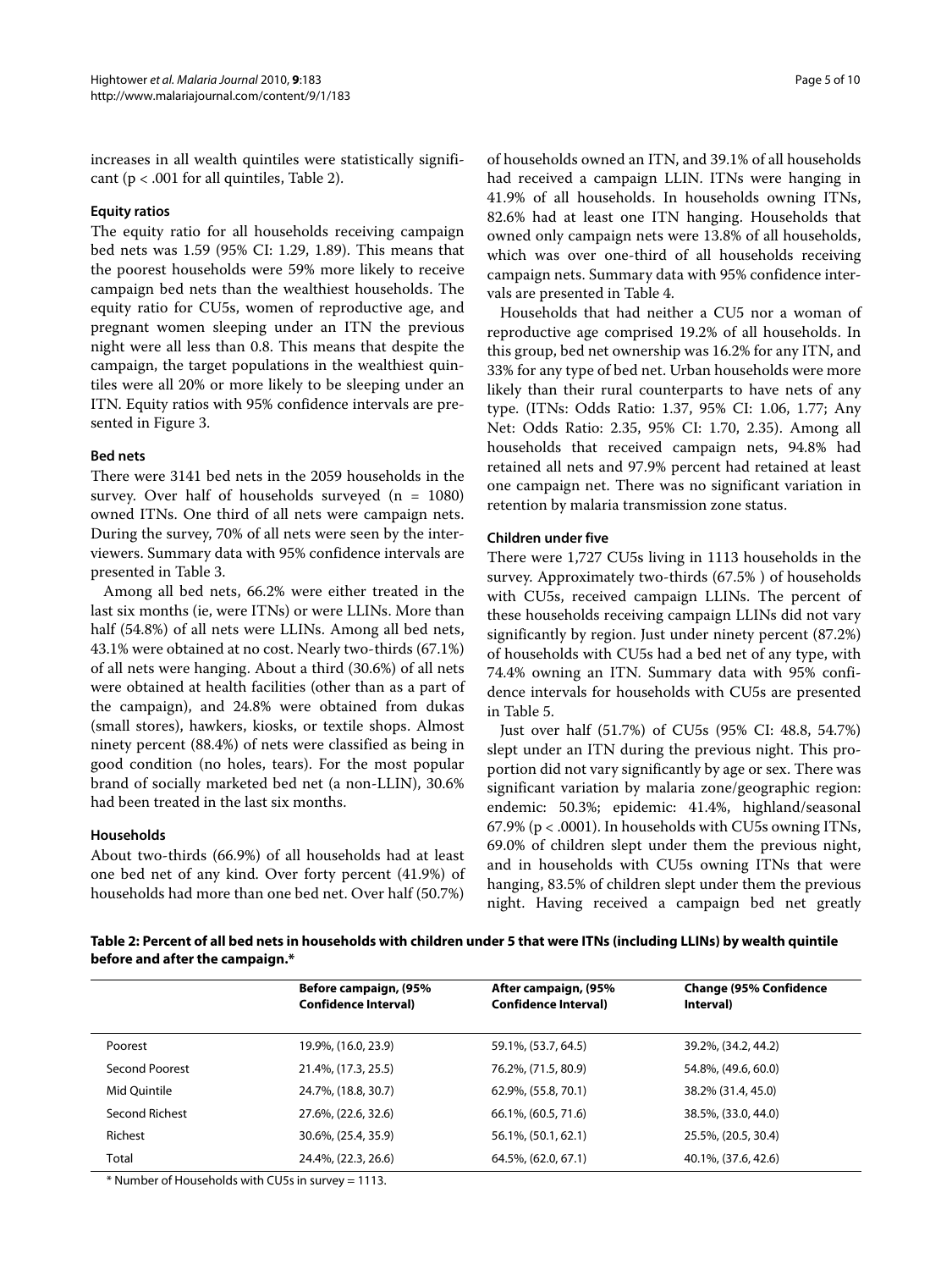<span id="page-5-0"></span>

WORAs: 2053, Number of Pregnant Women: 182.

increased the likelihood that a child under 5 slept under an ITN the previous night  $(67.7 \text{ vs. } 28.8\% , p < .0001)$ . Overall, 56.5% of the ITNs used by CU5s were campaign nets. Summary data with 95% confidence intervals for CU5s are presented in Table 6.

#### **Women of reproductive age**

There were 2,053 women of reproductive age (15-49 years, WORAs) living in 1,613 households. There were 182 pregnant women living in 180 households in the survey. Among pregnant women, 58.4% slept under a net of any type during the previous night (95% CI: 50.9, 65.9%); however, only 36.3% of pregnant women slept under an ITN. (95% CI: 29.0, 43.7%). Among all WORAs, 33.0% slept under an ITN during the previous night (95% CI: 30.6, 35.4%). In households that owned one or more ITNs, 55.9% of women of reproductive age slept under an

ITN during the previous night. For pregnant women, this number was 56.7%. Summary data for WORAs with 95% confidence intervals are presented in Table [7](#page-8-0).

# **Discussion**

The distribution of 3.4 million LLINs dramatically increased ownership, and reached two-thirds of the target households with the population most vulnerable to malaria-related morbidity and mortality. At the time of the campaign, this distribution represented the largest distribution of bed nets ever. While the distribution of bed nets in Ethiopia, undertaken later, was considerably larger (approximately 20.5 million bed nets), [[18](#page-9-12)], the Kenya campaign remains the second largest.

Since 2002, Kenya had an effort to socially market subsidized bed nets [\[19](#page-9-13)]. This multi-year programme distrib-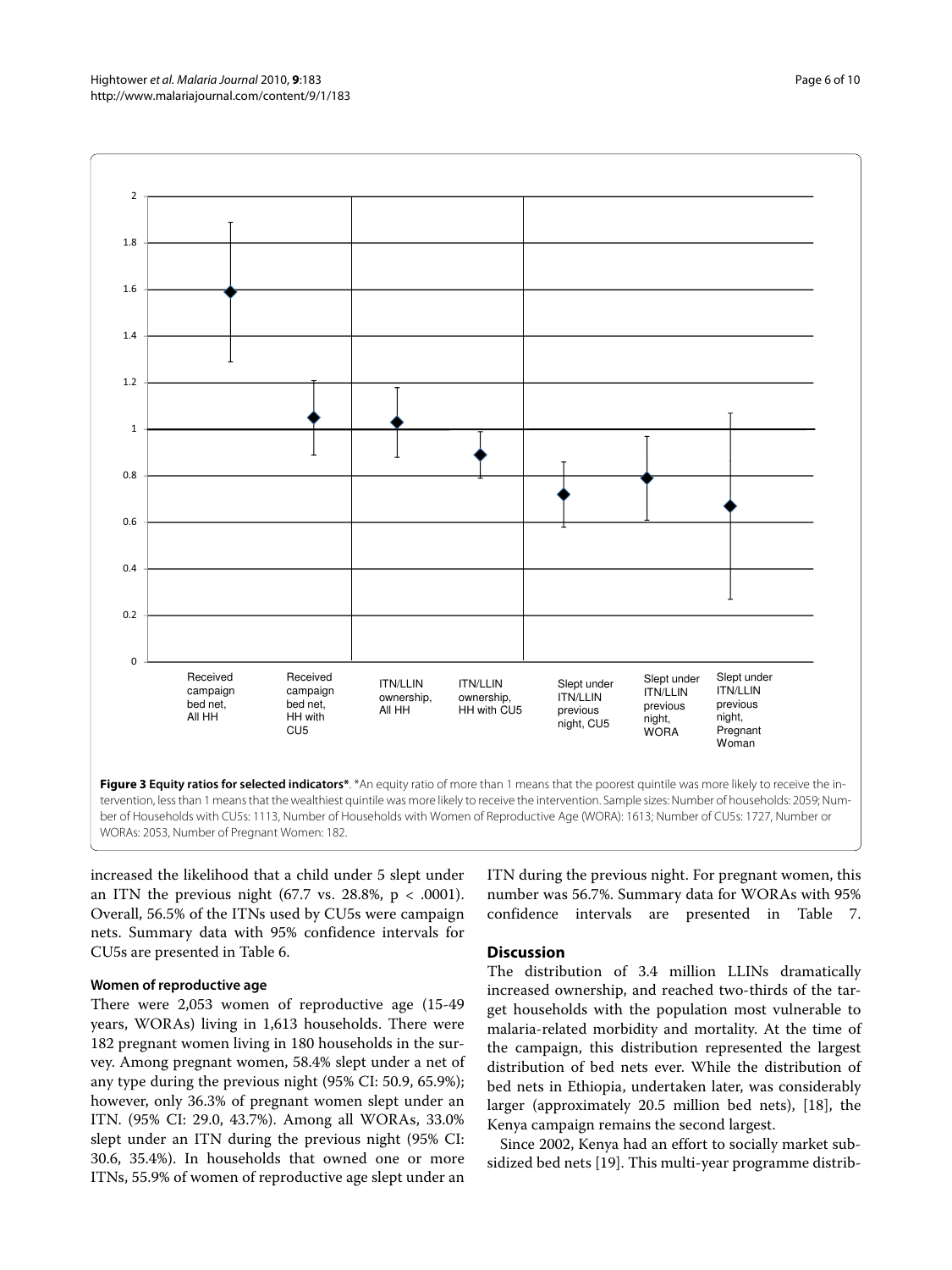|                                                    | Percent, (95% Confidence<br>Interval) |
|----------------------------------------------------|---------------------------------------|
| Bed nets that were either an<br><b>ITN or LLIN</b> | 66.2%, (64.7, 69.1)                   |
| Bed nets that were LLINs                           | 54.8%, (52.5, 57.1)                   |
| Bed nets that were Campaign<br>bed nets            | 33.4%, (31.4, 35.4)                   |
| Bed nets that were Hanging                         | $67.1\%$ , $(65.3, 69.1)$             |
| <b>Bed nets in Good Condition</b>                  | 88.4%, (87.0, 89.8)                   |
| $N = 3141$ had note of any type in survey          |                                       |

 $N = 3141$  bed nets of any type in survey

N = 2092 ITN/LLINs in survey

uted 5.0 million bed nets vs. the 3.4 million bed nets distributed as part of the campaign. Prior to the campaign, 68.7% of all bed nets were socially marketed. Afterwards, socially marketed bed nets still represented 46.0% of all bed nets owned. The vast majority of these bed nets were sold prior to the development of LLINs. A possible concern has been that the users of socially marketed bed nets might be different than the user of bed nets that are distributed free to a targeted group. Noor *et al* [[20\]](#page-9-14) notes that there is greater coverage of infants in areas where nets were received by free distributions than by social marketing.

When interpreting the impact of the campaign on bed net ownership for all households in the survey, one must remember that only 51.7% had a CU5 and were, therefore, eligible to receive a campaign LLITN. Additionally, over one third of households with women of reproductive age did not have a CU5 in the household. Households with these women, who might potentially become pregnant, were not eligible to receive campaign nets, thus not addressing the cohort of newborns that arrive following the conclusion of a campaign. A number of strategies are thus needed to achieve bed net usage and ownership targets. In addition to campaigns, other important approaches include distribution of ITNs via antenatal clinics as an efficient way to reach pregnant women. In the 2003 Kenya DHS, 88% of pregnant women received antenatal care. Therefore, increasing ITN ownership/ usage in this population towards targets via further targeted distributions is achievable.

Within the targeted population (CU5s), the campaign was highly successful. The survey found that 74.4% of households with CU5s now own an ITN, and that 87.2% own a bed net of any type. This would also represent ITN

#### **Table 4: Survey estimates related to households (HH)\***

|                                                         | Percent, (95% Confidence<br>Interval) |
|---------------------------------------------------------|---------------------------------------|
| Owns at least one bed net                               | 66.9%, (64.8, 69.0)                   |
| Owns $> 1$ bed net                                      | 41.9%, (39.7, 44.0)                   |
| Owns an ITN/LLIN                                        | 50.7%, (48.4, 52.9)                   |
| Owned campaign bed net                                  | 39.1%, (29.9, 48.1)                   |
| All nets were from campaign                             | 13.8%, (12.3, 15.4)                   |
| Any ITN/LLIN ownership:                                 |                                       |
| Urban HH                                                | 57.5%, (51.6, 63.4)                   |
| <b>Rural HH</b>                                         | 49.7%, (47.2, 52.1)                   |
| Any ITN/LLIN ownership by<br><b>Wealth Ouintile:</b>    |                                       |
| Poorest                                                 | 50.5%, (45.6, 55.4)                   |
| <b>Second Poorest</b>                                   | 60.4%, (55.4, 65.4)                   |
| Mid Quintile                                            | 41.1%, (36.2, 46.0)                   |
| <b>Second Richest</b>                                   | 53.6%, (48.5, 58.7)                   |
| Richest                                                 | 49.1%, (44.1, 54.2)                   |
| Any ITN/LLIN ownership by<br>malaria transmission zone: |                                       |
| Endemic                                                 | 58.7%, (55.7, 61.7)                   |
| Epidemic (Rift)                                         | 48.4%, (44.1, 52.7)                   |
| Highlands/Seasonal                                      | 43.5%, (39.1, 47.9)                   |

ownership if all of these are treated (only approximately 30% were treated within the past six months at the time of the survey). However, due to logistics and costs of redipping, future net distributions will concentrate on simply replacing nets that require retreatment with LLINs. A mass distribution every three years supplemented by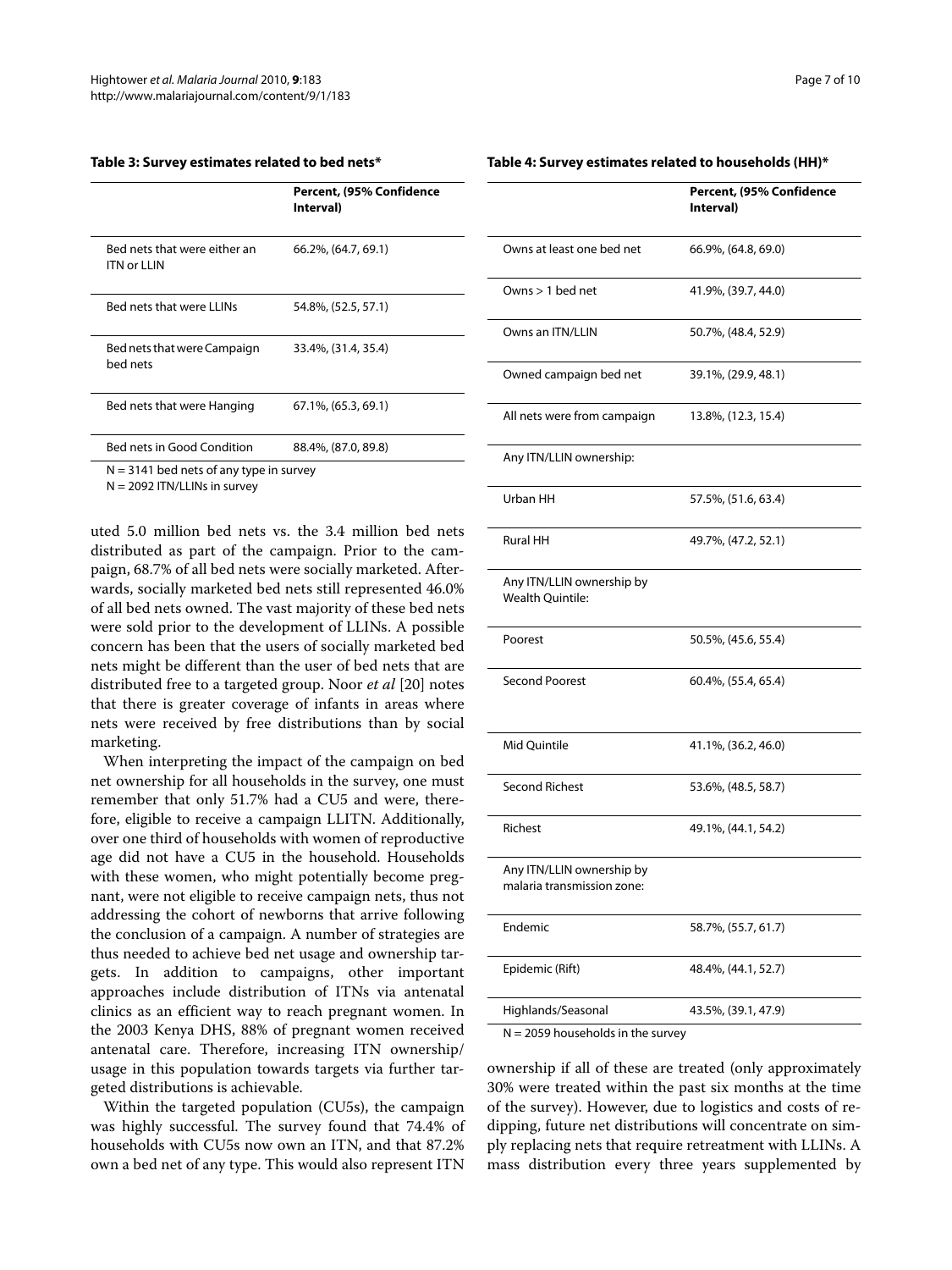#### **Table 5: Survey estimates for Households (HH) with Children under 5 (CU5s)\***

|                                                    | Percent, (95% Confidence<br>Interval) |
|----------------------------------------------------|---------------------------------------|
| Owns at least one Bed net                          | 87.2%, (85.2, 89.3)                   |
| Owns an ITN/LLIN                                   | 74.4%, (71.8, 77.0)                   |
| Owns campaign bed net                              | 67.5%, (64.6, 70.3)                   |
| Any ITN/LLIN ownership by<br>Wealth Quintile of HH |                                       |
| Poorest                                            | 67.2%, (61.1, 73.2)                   |
| <b>Second Poorest</b>                              | 84.5%, (79.7, 89.4)                   |
| Mid Quintile                                       | 71.9%, (64.4, 79.5)                   |
| Second Richest                                     | 78.3%, (72.1, 84.5)                   |
| Richest                                            | 72.9%, (65.9, 79.9)                   |
| Owned Campaign bed nets<br>by Wealth Quintile      |                                       |
| Poorest                                            | 61.6%, (55.9, 67.4)                   |
| <b>Second Poorest</b>                              | 81.4%, (76.7, 86.2)                   |
| Mid Quintile                                       | 61.9%, (54.1, 69.7)                   |
| <b>Second Richest</b>                              | 70.8%, (64.5, 77.1)                   |
| Richest                                            | 58.4%, (51.1, 65.7)                   |

N = 1113 Households with Children Under 5.

those available through health facilities would seem to be the simplest way to keep large numbers of vulnerable populations well supplied with viable LLINs

The survey results demonstrated that retention of campaign bed nets was very high (95% of all households retained all campaign nets). Therefore, few campaign bed nets were being resold or given away. This finding has been replicated elsewhere and has remained the case in later follow-up surveys [[16](#page-9-10)].

Despite the timing of the survey, usage figures were much higher than previous surveys (51.7% of CU5s slept

#### **Table 6: Survey estimates for Children under 5 (CU5s)\***

| Variable                                                                     | Percent,                  |
|------------------------------------------------------------------------------|---------------------------|
|                                                                              | (95% Confidence Interval) |
| Percent CU5s sleeping under ITN<br>previous night                            | 51.7, (48.8, 54.7)        |
| In HHs with ITN: Percent CU5s<br>sleeping under ITN previous<br>night        | 69.0, (65.9, 72.1)        |
| In HHs with ITNhanging: Percent<br>CU5s sleeping under ITN<br>previous night | 83.5, (81.0, 86.0)        |
| Slept Under ITN previous night:                                              |                           |
| Urban                                                                        | 58.6, (50.5, 66.8)        |
| Rural                                                                        | 51.1, (47.9, 54.3)        |
| Slept Under ITN previous night:<br>Malaria Region:                           |                           |
| Endemic                                                                      | 50.3, (46.3, 54.3)        |
| Epidemic                                                                     | 41.4, (35.7, 47.1)        |
| Highland/seasonal                                                            | 67.9, (62.3, 74.5)        |
| <b>CU5s receiving Campaign Nets</b><br>by Wealth Quintile of HH:             |                           |
| Poorest                                                                      | 48.6, (43.0, 54.1)        |
| <b>Second Poorest</b>                                                        | 70.9, (65.4, 76.3)        |
| Mid Quintile                                                                 | 59.2, (51.4, 67.0)        |
| <b>Second Richest</b>                                                        | 63.6, (56.8, 70.3)        |
| Richest                                                                      | 53.1, (45.9, 60.4)        |
| $N = 1727$ Children under 5 in the survey.                                   |                           |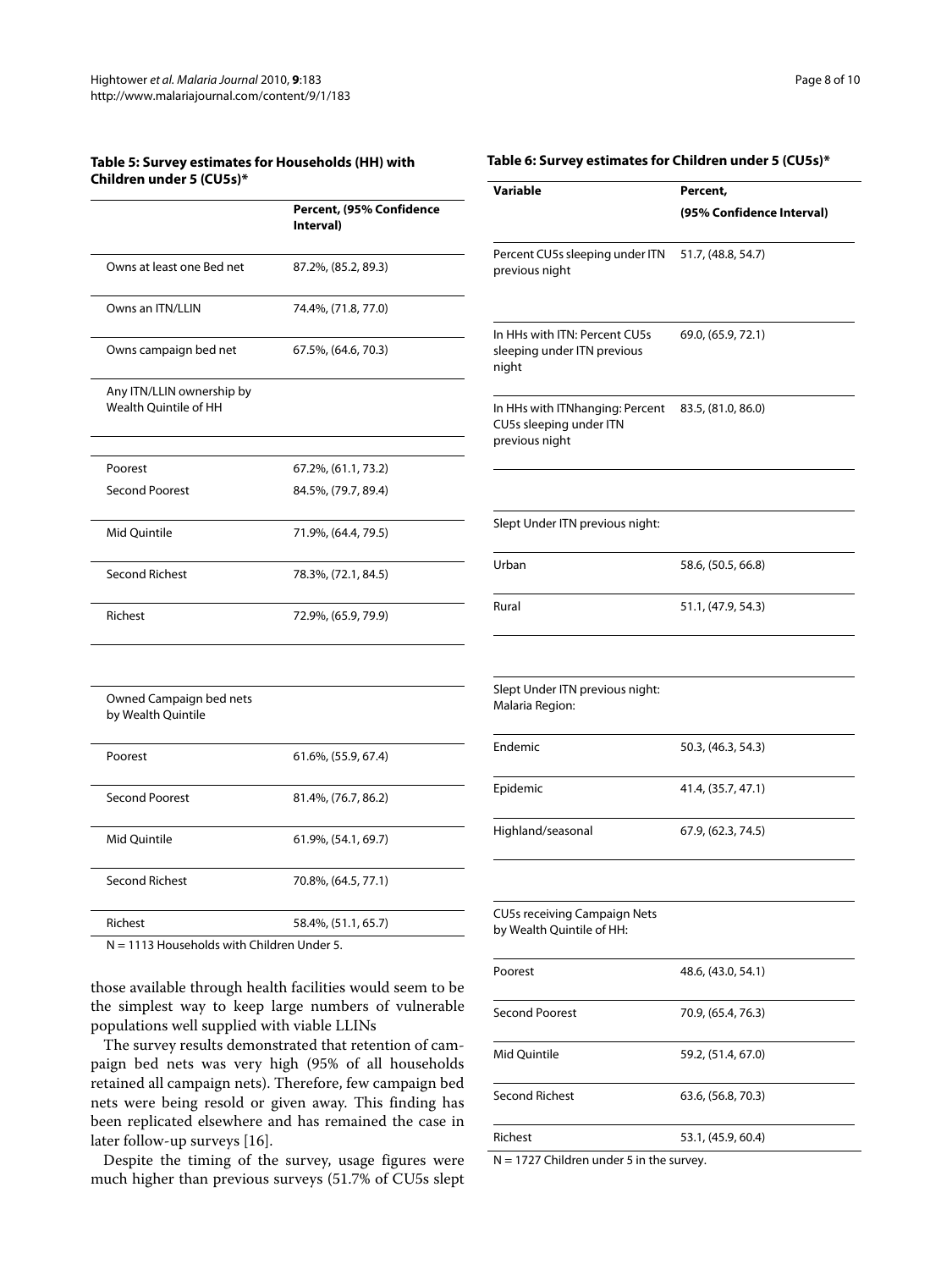<span id="page-8-0"></span>**Table 7: Survey estimates for Women of Reproductive Age (WORAs)\***

| Variable                                                                    | Percent, (95%<br><b>Confidence Interval)</b> |
|-----------------------------------------------------------------------------|----------------------------------------------|
| Percent WORAs sleeping under ITN previous<br>night                          | 33.0, (30.6, 35.4)                           |
| In HHs with ITN: Percent WORAs sleeping<br>under ITN previous night         | 55.9, (52.7, 59.1)                           |
| In HHs with ITN hanging: Percent WORAs<br>sleeping under ITN previous night | 67.5, (64.2, 70.8)                           |
| WORAs in HH receiving campaign bed nets                                     | 46.0%, (43.3, 48.8)                          |
| Slept Under ITN previous night:                                             |                                              |
| Urban                                                                       | 47.3, (40.7, 53.9)                           |
| Rural                                                                       | 31.2, (28.8, 33.7)                           |
| Slept Under ITN previous night: Malaria<br>Region:                          |                                              |
| Endemic                                                                     | 35.5, (32.2, 38.8)                           |
| Epidemic                                                                    | 30.1, (25.9, 34.4)                           |
| Highland/seasonal                                                           | 32.4, (27.6, 37.2)                           |
| WORAs Sleeping under ITN/LLIN previous<br>night                             |                                              |
| Poorest                                                                     | 28.2, (23.3, 33.1)                           |
| Second Poorest                                                              | 33.3, (28.1, 38.4)                           |
| Mid Quintile                                                                | 31.2, (25.8, 36.6)                           |
| <b>Second Richest</b>                                                       | 35.5, (30.3, 40.7)                           |
| Richest                                                                     | 35.6, (30.1, 41.0)                           |

 $N = 2053$  Women of Reproductive age in the survey.

under an ITN vs. 4.6% CU5s under any net the previous night in 2003) [\[17](#page-9-11)]. In homes with ITNs, the usage rates were even higher (69.0%) and higher still in homes where ITNs were hanging (83.5%) Finally, in perhaps the best measure of the impact of the campaign, CU5s in homes receiving campaign bed nets were approximately 40% more likely to sleep under an ITN during the previous night (67.7 vs. 28.8%, p <.0001). Nonetheless, the survey found that a substantial number of bed nets were not being hung or used. It is notable that households in the poorest wealth quintile were 59% more likely to receive campaign bed nets, but that target populations in the wealthiest quintile were still 20% or more likely than those in the poorest quintile to actually have slept under an ITN during the previous evening (Figure [3\)](#page-5-0). Behavioural change and education programmes could help close the gap between ownership and usage. These efforts will be a vital part of any strategy to meet bed net ownership and usage targets [[20,](#page-9-14)[21\]](#page-9-15).

#### **Conclusion**

The campaign successfully increased ITN ownership and usage in targeted vulnerable populations. The survey identified the need for educational and behavioral change campaigns to promote proper usage by vulnerable populations. Finally, the survey quantified the populations of interest not covered by the targeted distribution and for some of these populations, and helped delineate obvious next steps for increasing LLINs ownership.

Future efforts should target getting bed nets to the remaining populations that still do not have them, address eventual replacement of regular ITNs with LLINs, and encourage proper use of the bed nets.

#### **Competing interests**

The authors declare that they have no competing interests.

#### **Authors' contributions**

AH drafted the protocol, helped analyse the data, and wrote the manuscript. RK assisted with the protocol and provided scientific direction for the bed net campaign and the survey. AM provided logistical support for the bed net campaign, and helped with protocol development. AW provided data collection and analysis support, JE provided data collection and analysis support, MH provided scientific assistance on the protocol and the manuscript. AN provided assistance in the mapping and sampling process as well as the manuscript. SS directed the survey and provided input for both the protocol and manuscript. RB provided sampling expertise and data collection assistance. JV provided scientific advice and helped write the protocol and manuscript. KL provided assistance in the protocol and manuscript writing. LS helped write the manuscript and provided assistance for the survey. WA helped write the protocol and provided logistical support for both the bed net campaign and survey. All authors read and approved the final manuscript.

#### **Acknowledgements**

The authors are grateful to the Ministry of Health survey team for their invaluable contribution collection the data for the field survey. We thank the Ministry of Health, and the Division of Malaria Control professional staff for providing support and supervision for the survey. This paper was published with permission from the Director, KEMRI.